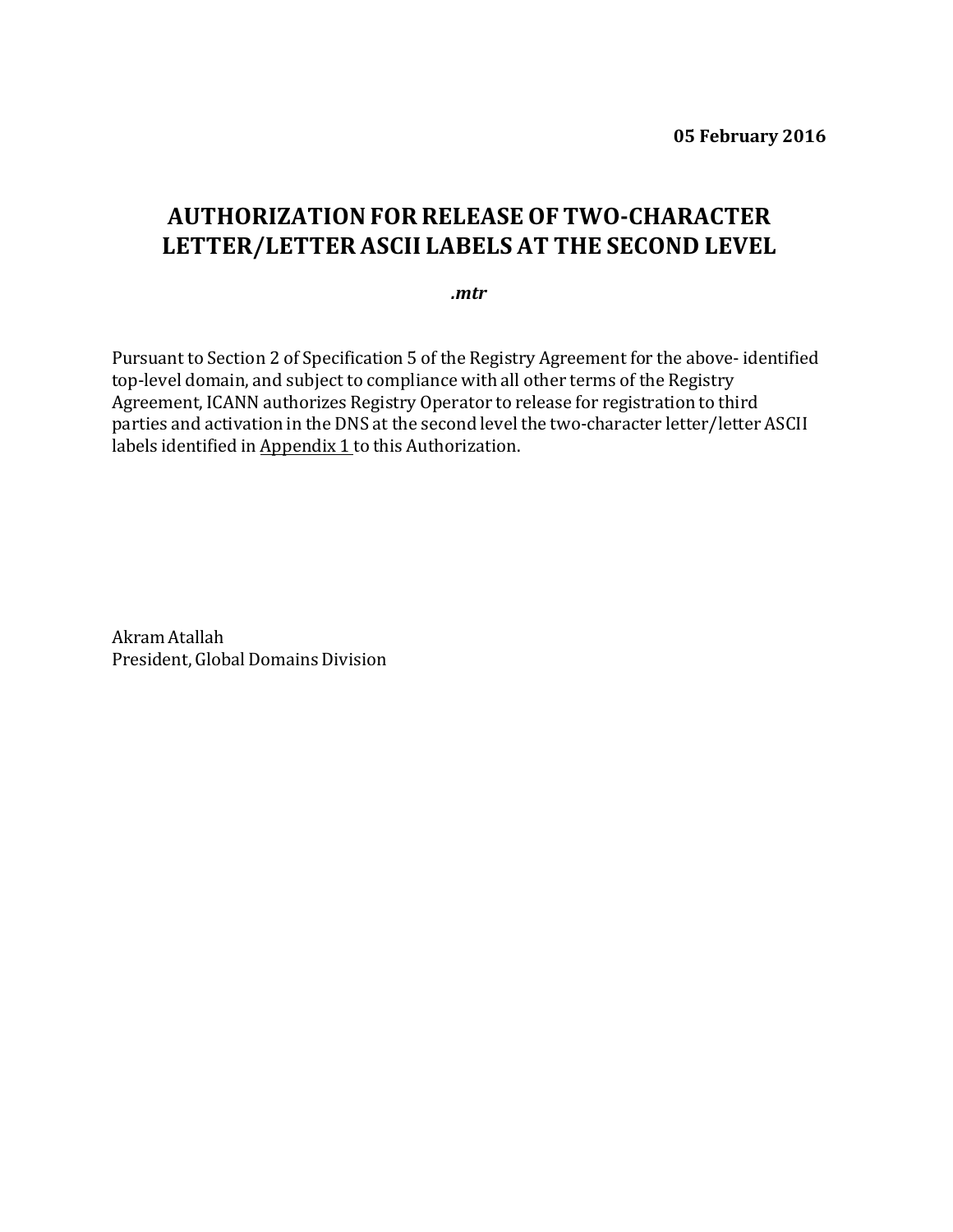## Attachment 1

Registry Operator is authorized to offer the following two-character letter/letter ASCII labels for registration and activation in the DNS at the second level:

| аа | bx                           | dr            | fn             | hg  | jc            | kv                     | mr          |
|----|------------------------------|---------------|----------------|-----|---------------|------------------------|-------------|
| ab | by                           | ds            | fo             | hh  | jd            | kw                     | mt          |
| ad | bz                           | dt            | fp             | hi  | je            | kx                     | mu          |
| ae | ca                           | du            | fq             | hj  | jf            | kz                     | mv          |
| af | cb                           | dv            | $\sf fr$       | hk  | jg            | la                     | mw          |
| ag | ${\sf CC}$                   | dw            | fs             | hl  | jh            | Ib                     | mx          |
| ah | cd                           | dx            | ft             | hm  | ji            | Ic                     | my          |
| aj | ce                           | dy            | fu             | hn  | jj            | Id                     | mz          |
| ak | cf                           | dz            | f <sub>V</sub> | ho  | jk            | le                     | nb          |
| al | cg                           | ea            | fw             | hp  | jl            | lf                     | nc          |
| am | ch                           | eb            | $f$ $x$        | hq  | jm            | lg                     | nd          |
| an | сj                           | ed            | fy             | hr  | jn            | Ih                     | ne          |
| ao | ck                           | ee            | fz             | hs  | jo            | li                     | nf          |
| ap | cl                           | ef            | ga             | ht  | jp            | lj                     | nh          |
| aq | cm                           | eh            | gc             | hu  | jq            | lk                     | ni          |
| ar | $\mathsf{co}\hspace{0.05cm}$ | ei            | gd             | hv  | jr            | $\sf II$               | nj          |
| as | cp                           | ej            | ge             | hw  | js            | Im                     | nk          |
| at | cq                           | ek            | gf             | hx  | jt            | lo                     | nl          |
| av | cr                           | el            | gg             | hy  | ju            | Ιp                     | nm          |
| aw | $\mathsf{CS}\xspace$         | em            | gh             | hz  | jv            | lq                     | nn          |
| ax | ct                           | en            | gi             | ia  | jw            | Ir                     | no          |
| ay | cu                           | eo            | gj             | ib  | jx            | ls                     | np          |
| az | ${\sf CV}$                   | eq            | gk             | ic  | ју            | It                     | nq          |
| ba | <b>CW</b>                    | er            | gl             | id  | jz            | lu                     | n <b>r</b>  |
| bb | ${\sf C} {\sf X}$            | es            | gm             | ie  | ka            | $\mathsf{I}\mathsf{v}$ | ns          |
| bc | cy                           | et            | gn             | if  | kb            | lw                     | nt          |
| bd | CZ                           | ev            | go             | ig  | kc            | lx                     | nu          |
| be | da                           | ew            | gp             | ih  | kd            | ly                     | nv          |
| bf | db                           | ex            | gq             | ij. | ke            | Iz                     | nw          |
| bg | dc                           | ey            | gr             | ij  | kf            | mb                     | nx          |
| bi | dd                           | ez            | gs             | ik  | kg            | mc                     | ny          |
| bj | de                           | fa            | gt             | im  | kh            | md                     | nz          |
| bk | df                           | fb            | gu             | ip  | ki            | mf                     | oa          |
| bl | dg                           | fc            | gv             | iq  | kj            | mg                     | ob          |
| bn | dh                           | fd            | gw             | ir  | kk            | mh                     | $_{\rm OC}$ |
| bo | di                           | fe            | gx             | is  | $\mathsf{kl}$ | mi                     | od          |
| bp | dj                           | $\mathsf{ff}$ | gy             | iu  | km            | mj                     | oe          |
| bq | dk                           | fg            | gz             | iv  | kn            | mk                     | оf          |
| br | dl                           | fh            | ha             | iw  | ko            | ml                     | og          |
| bs | dm                           | fi            | hb             | ix  | kp            | mm                     | oh          |
| bt | dn                           | fj            | hc             | iy  | kq            | mn                     | oi          |
| bu | do                           | fk            | hd             | iz  | ks            | mo                     | оj          |
| bv | dp                           | ${\sf fl}$    | he             | ja  | kt            | mp                     | оk          |
| bw | dq                           | fm            | hf             | jb  | ku            | mq                     | ol          |
|    |                              |               |                |     |               |                        |             |